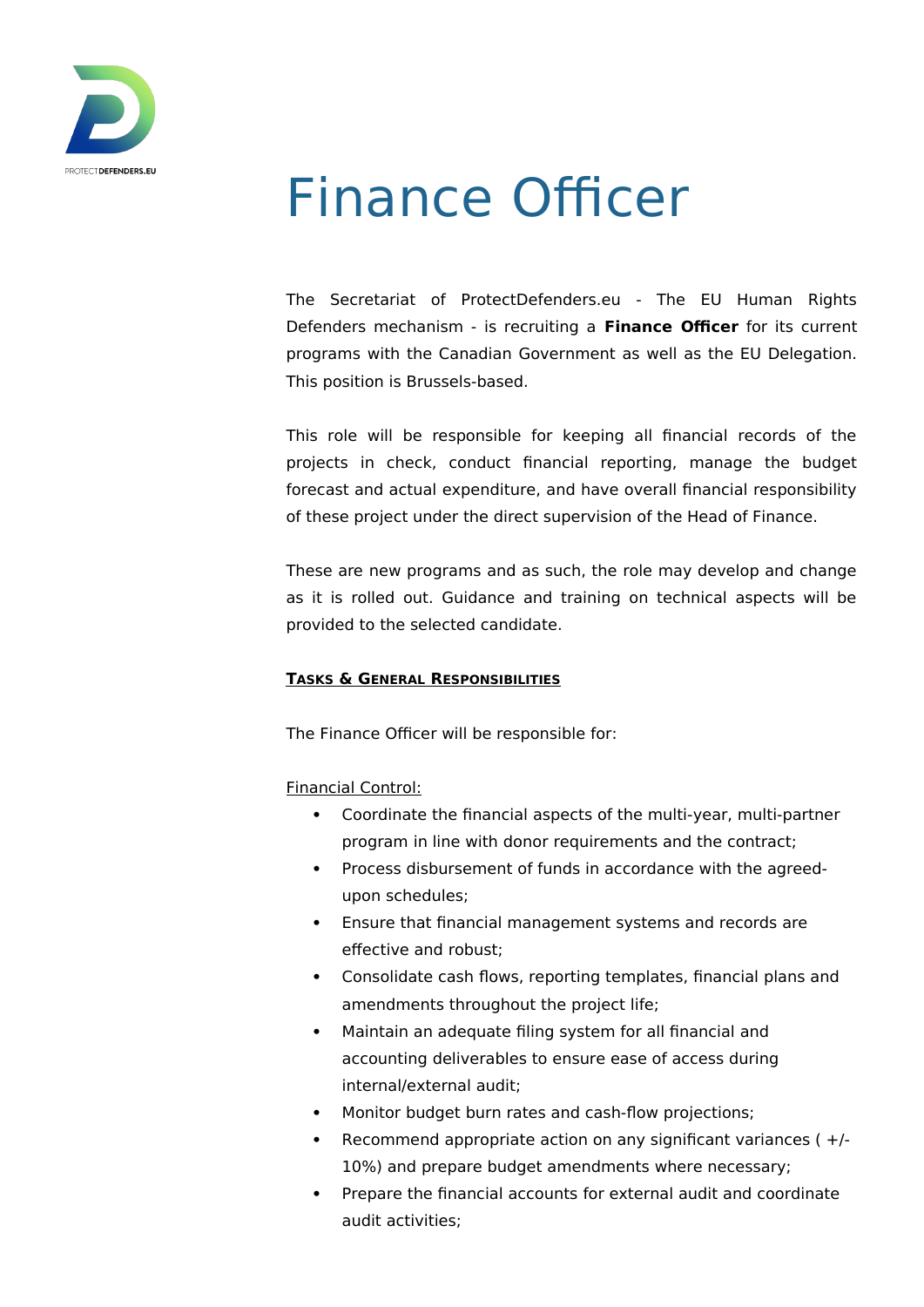

 Follow up on timely implementation of the recommendations to remedy significant variances.

# Financial Reporting:

- Oversee forward planning and preparation for reporting to the donor, adherence with consortium requirements and time-lines, and timely submission of reports ;
- Produce integrated financial reports on a timely basis and in line with international accounting standards and donor regulations;
- Finalize yearly accounts and provides any ad-hoc financial reports that may be required;
- Follow up the level of expenditures of the programme budget in close coordination with the Head of Finance;
- Prepare and coordinate each expenditure verification and possible external audit;

# Capacity Building and general administrative support:

 Be available to partners to clarify donor financial rules and check compliance of reporting as needed;

#### **EXPERIENCE/KNOWLEDGE**

- Degree in Finance or Accounting or professional accounting qualification, or three to five years equivalent professional experience;
- Minimum of three years of experience in a finance/accounting role preferably with an international NGO;
- Demonstrated experience in developing and managing large budgets, with preference for previous experience working in a consortium or a network;
- Experience in working on projects funded by major international donors, with preference for previous experience with the EU delegations and Canadian government;
- Strong coordination/negotiation skills specifically with the ability to effectively coordinate among partner organisations:
- Understanding of the security and protection of human rights defenders

#### **SKILLS**